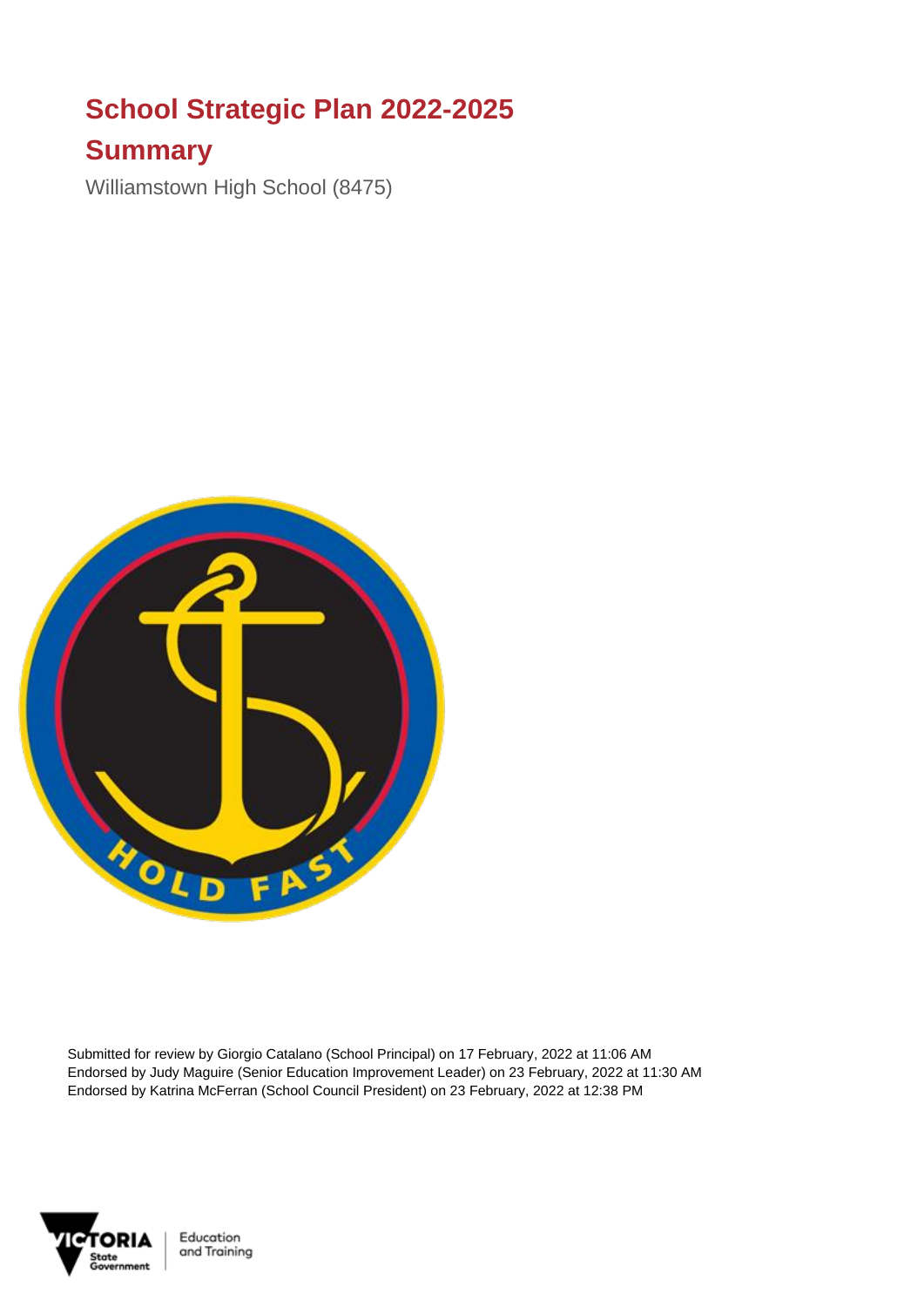## **School Strategic Plan - 2022-2025**

Williamstown High School (8475)

| <b>School vision</b>      | A Williamstown High School education provides a dynamic learning culture that promotes integrity, innovation and the individual.<br><b>WHS Behaviour Expectations</b><br>Be Respectful<br>Be a Learner<br>Be Safe                                                                                                                                                                                                                                                                                                                                                                                                                                                                                                                                                                                                                                                                           |
|---------------------------|---------------------------------------------------------------------------------------------------------------------------------------------------------------------------------------------------------------------------------------------------------------------------------------------------------------------------------------------------------------------------------------------------------------------------------------------------------------------------------------------------------------------------------------------------------------------------------------------------------------------------------------------------------------------------------------------------------------------------------------------------------------------------------------------------------------------------------------------------------------------------------------------|
| <b>School values</b>      | • Excellence and creativity in our achievements and ambitions.<br>• Integrity and honesty in our actions and relationships.<br>. Diversity in our curriculum, in each other and in our community.<br>• Strong and open communication between our school and our homes, and between our teachers, students and our families.<br>• A commitment to social justice and a passion to protect and improve our environment and our community.                                                                                                                                                                                                                                                                                                                                                                                                                                                     |
| <b>Context challenges</b> | Williamstown High School was first established as a local council grammar school in 1867, later moving under the auspices of the<br>state education department in 1914. At that time the world was at war and the school's identity, symbolised by its uniform and motto,<br>was heavily influenced by current events. The school adopted the red, black and yellow colours of Belgium, then besieged by<br>German troops. It took the motto 'Hold Fast' to encourage students to commit to their education and to inspire the community to<br>stand optimistically defiant in the face of a changing world.<br>More than a hundred years on, 'Hold Fast' continues to be our motto. Initially taken on to inspire commitment and solidarity, it now<br>also speaks to the school's historical significance, its foundational role in the local community, its key values, and its on-going |
|                           | success at charting pathways for students.<br>Williamstown High School caters for approximately 1,500 students from Years 7 to 12. The school is situated on two campuses that<br>are within a ten-minute walking distance.<br>Williamstown High School enjoys a strong sense of community, working together to develop supportive and strong home/school<br>partnerships, depth in our extracurricular activities, a flourishing student leadership program with an emphasis on empowering<br>student voice, outstanding performances in the arts, debating, sporting and artistic achievement. We encourage and demand the<br>highest of standards from our students in the diverse pursuits for individual excellence.                                                                                                                                                                   |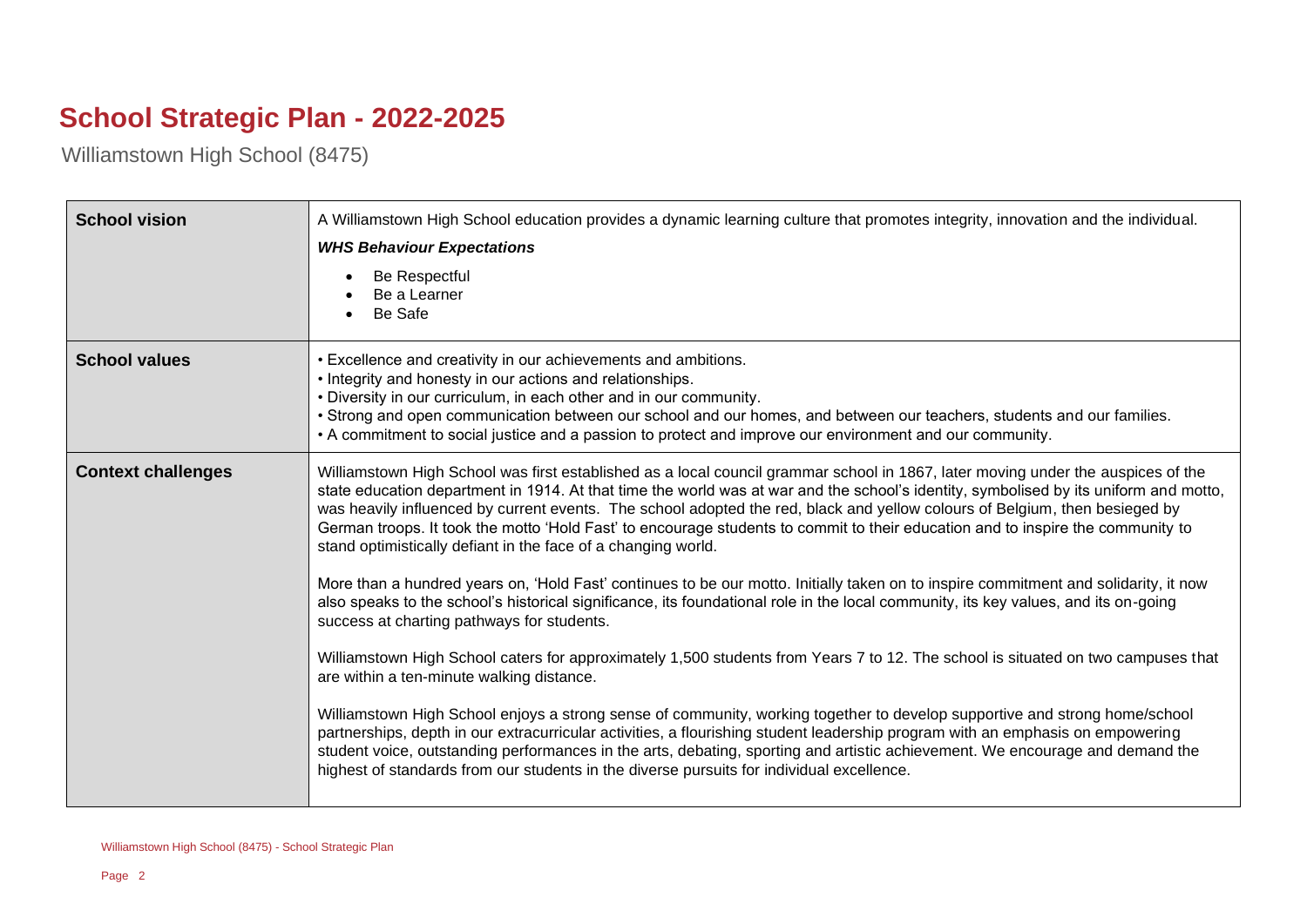| Williamstown High Schools four-year School Strategic Plan 2022-2025 has a clear focus on the continued improvement and<br>commitment to;                                                                                                                                             |
|--------------------------------------------------------------------------------------------------------------------------------------------------------------------------------------------------------------------------------------------------------------------------------------|
| Classroom and instructional practices<br>Curriculum and assessment<br>Teacher support and professional learning<br>Student leadership agency and voice<br>Classroom challenge<br>Feedback and differentiation<br>Wellbeing<br>Inclusivity and diversity                              |
| Focus Area: Learning<br>1. Extend the achievement and learning growth of every student across the school<br>Focus Area: Engagement<br>2. Enhance student engagement in their learning.<br>Focus Area: Wellbeing<br>3. Strengthen the social and emotional wellbeing of all students. |
|                                                                                                                                                                                                                                                                                      |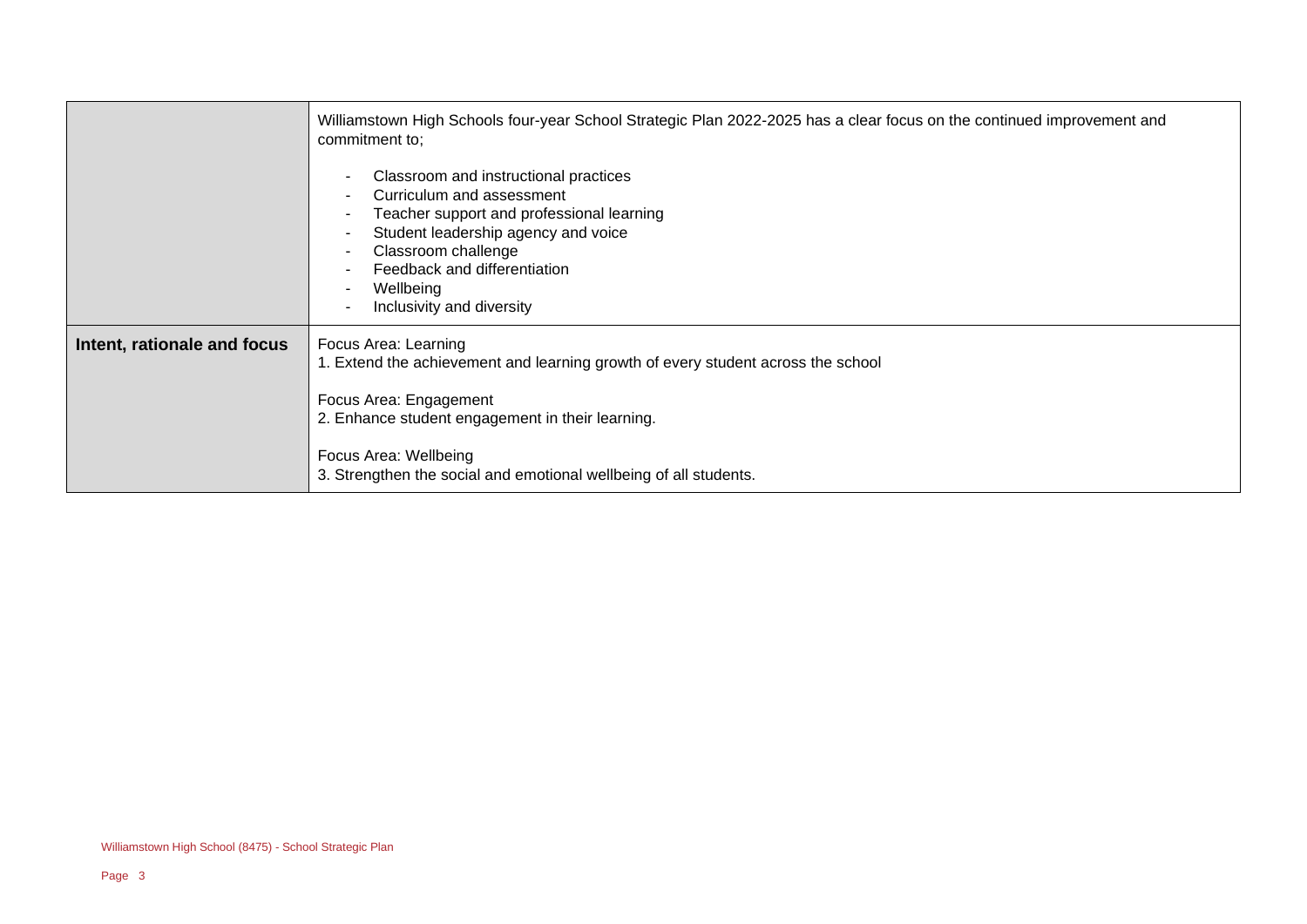## **School Strategic Plan - 2022-2025**

Williamstown High School (8475)

| Goal 1     | Extend the achievement and learning growth of every student across the school.                                                                                                                                                                                                                                                                                                                                                                                   |
|------------|------------------------------------------------------------------------------------------------------------------------------------------------------------------------------------------------------------------------------------------------------------------------------------------------------------------------------------------------------------------------------------------------------------------------------------------------------------------|
| Target 1.1 | By 2025, improve the NAPLAN high relative growth percentages for Year 9 in numeracy from a four-year average of<br>22.5% to 28%, in writing from a four-year average of 25% to 27%, and in reading from a four-year average of 28% to<br>$32%$ .                                                                                                                                                                                                                 |
| Target 1.2 | By 2025, more than 40% of Year 9 students will be in the top two bands in reading and numeracy (from a four-year<br>average of 36%), and more than 20% of Year 9 students will be in the top two bands in writing (from 12% in 2021).                                                                                                                                                                                                                            |
| Target 1.3 | By 2025, improve the NAPLAN above benchmark growth for Year 9 students in writing from 19% in 2021 to 26%, and in<br>reading from a three-year average (2018-19, 2021) of 28.6% to above 30%.                                                                                                                                                                                                                                                                    |
| Target 1.4 | By 2025, improve the percentages of students at Years 7-10 deemed above level by teacher judgements (semester 1) in<br>writing from 14% in 2021 to 20%, and in number and algebra from 22% in 2021 to 25%                                                                                                                                                                                                                                                        |
| Target 1.5 | By 2025 improve the percentage of 37+ scores in VCE (based on 2021 figures) for:<br>English from the three-year average of 21% (2019-2021) to 22% in 2024<br>$\bullet$<br>Business Management from the three-year average of 11% (2019-2021) to 14% in 2024<br>$\bullet$<br>Further Mathematics from the three-year average of 28% (2019-2021) to 29% in 2024<br>$\bullet$<br>Mathematical Methods from the three-year average of 12% (2019-2021) to 14% in 2024 |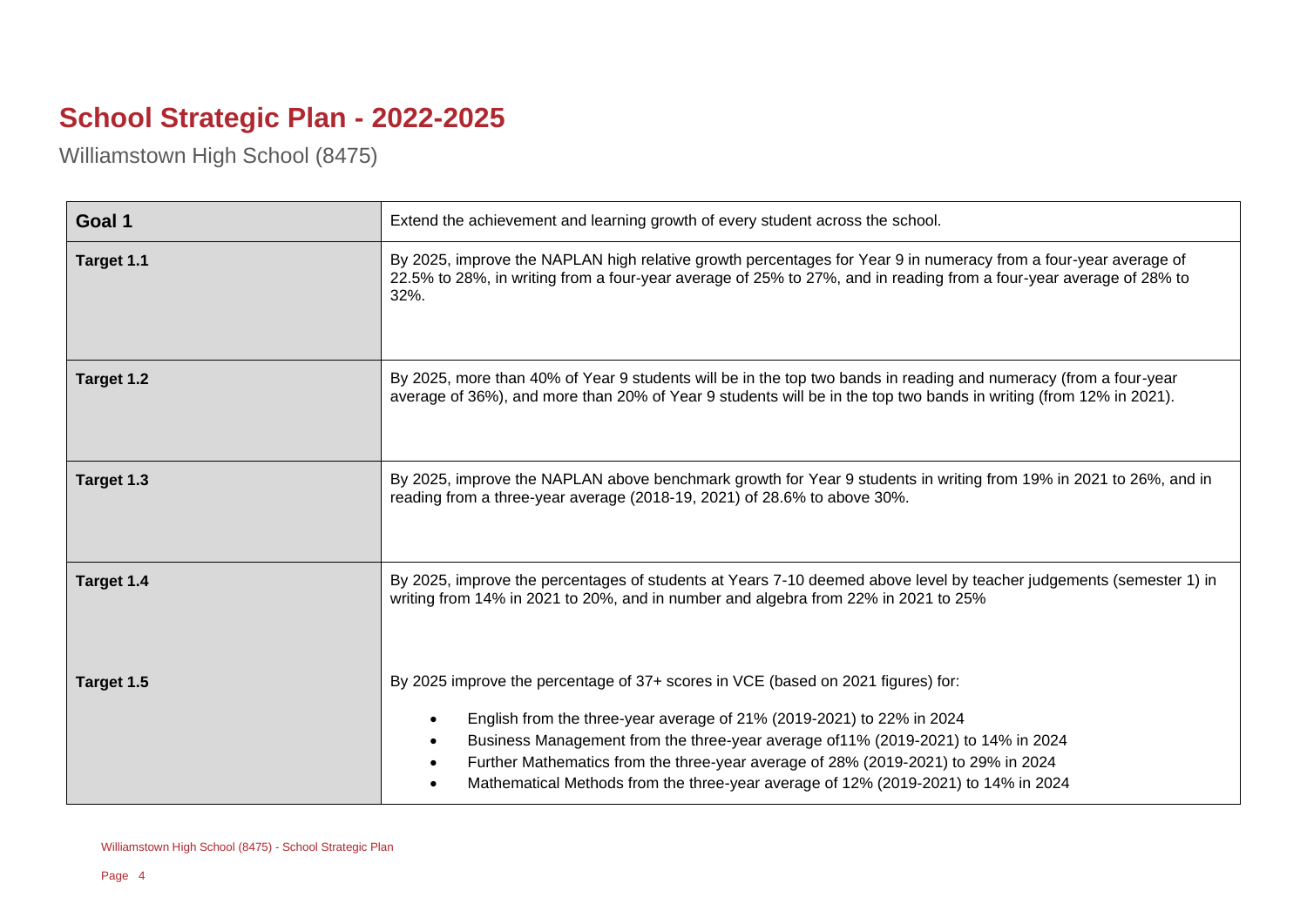|                                                                                          | Biology from the three-year average of 29% (2019-2021) to 31% in 2024<br>$\bullet$<br>Psychology from the three-year average of 19% (2019-2021) to 21% in 2024<br>$\bullet$<br>Health & Human Development from the three-year average of 17% (2019-2021) to 20% in 2024<br>$\bullet$<br>Media from the three-year average of 26% (2019-2021) to 28% in 2024 |
|------------------------------------------------------------------------------------------|-------------------------------------------------------------------------------------------------------------------------------------------------------------------------------------------------------------------------------------------------------------------------------------------------------------------------------------------------------------|
| Target 1.6                                                                               | By 2025 100% of VCAL students to either complete Year 12 certificate or move to employment or external studies.                                                                                                                                                                                                                                             |
| Target 1.7                                                                               | By 2025, increase the positive response percentages on the School Staff Survey for:<br>• Guaranteed and viable curriculum from 61% in 2021 to 65%<br>• Academic emphasis from 53% in 2021 to 57%<br>• Teacher collaboration from 66% in 2021 to 68%<br>• Understand how to analyse data from 44% in 2021 to 50%                                             |
| <b>Key Improvement Strategy 1.a</b><br>Instructional and shared leadership               | Strengthen a whole school approach to the improvement of teaching and learning.                                                                                                                                                                                                                                                                             |
| <b>Key Improvement Strategy 1.b</b><br>Evidence-based high-impact teaching<br>strategies | Enhance the whole school approach to the effective teaching of literacy.                                                                                                                                                                                                                                                                                    |
| <b>Key Improvement Strategy 1.c</b><br>Evidence-based high-impact teaching<br>strategies | Enhance the whole school approach to the effective teaching of mathematics                                                                                                                                                                                                                                                                                  |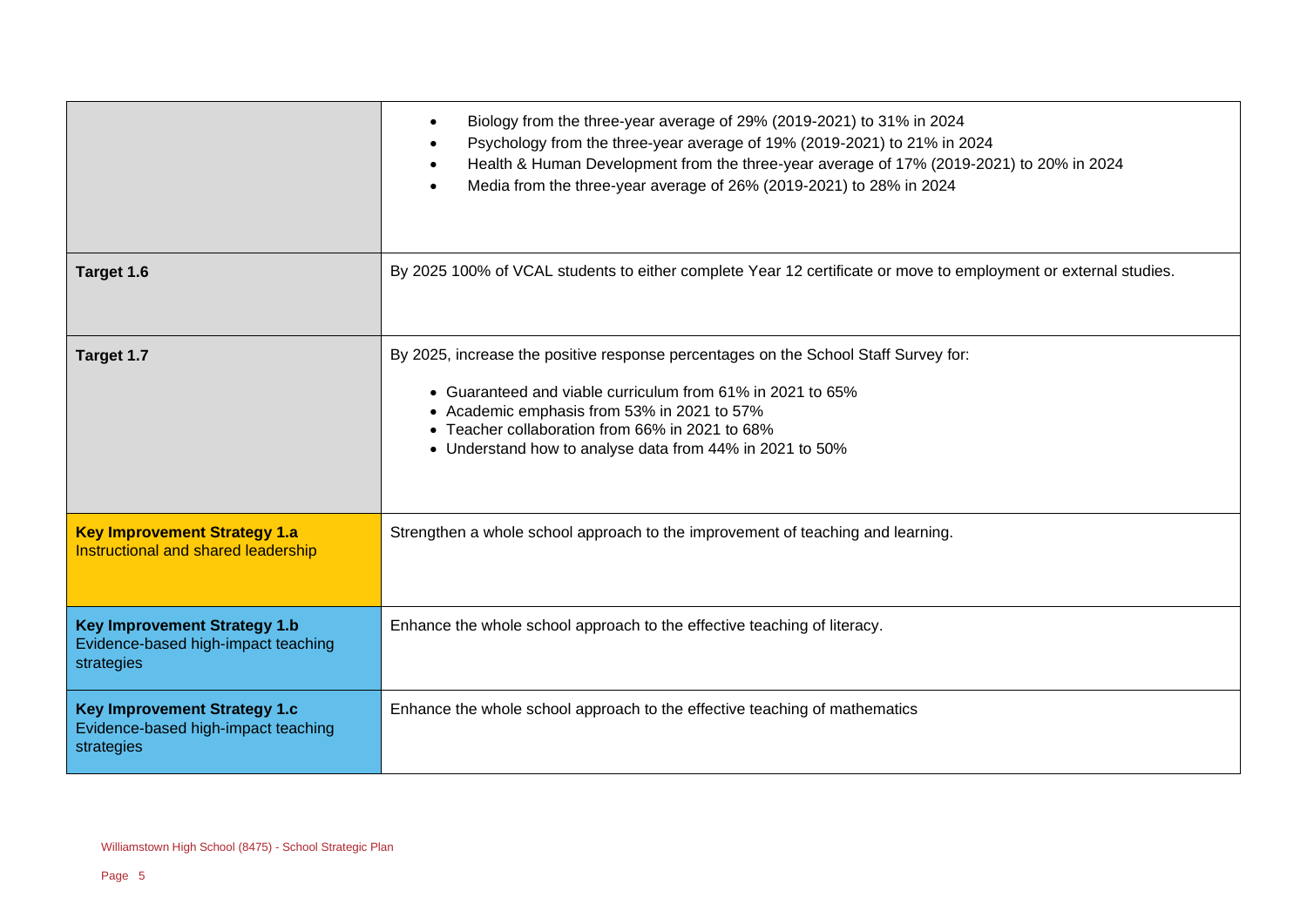| Goal 2                                                                                         | Enhance student engagement in their learning.                                                                                                                                                                                                                                                                                                                                |
|------------------------------------------------------------------------------------------------|------------------------------------------------------------------------------------------------------------------------------------------------------------------------------------------------------------------------------------------------------------------------------------------------------------------------------------------------------------------------------|
| Target 2.1                                                                                     | By 2025, the percentage of positive responses in the Attitudes to School Survey, to increase for:<br>• Student voice and agency from 39% in 2021 to 45%<br>Stimulated learning from 51% in 2021 to 56%<br>Self-regulation and goal setting from 57% in 2021 to 63%<br>Differentiated learning challenge from 54% to 58%<br>• Motivation and interest from 54% in 2021 to 60% |
| Target 2.2                                                                                     | By 2025, decrease the percentage of students with 20+ absence days from 26% in 2019 to 17% in 2025.                                                                                                                                                                                                                                                                          |
| Target 2.3                                                                                     | By 2025, the percentage of positive responses in the School Staff Survey, to increase for:<br>• Believe evaluating impact improves practice from 59% in 2021 to 64%<br>• Use student feedback to improve practice from 56% in 2021 to 61%<br>• Promote student ownership of learning goals from 64% in 2021 to 68%.                                                          |
| <b>Key Improvement Strategy 2.a</b><br>Empowering students and building school<br>pride        | Strengthen student voice and capabilities to be agents of their own learning.                                                                                                                                                                                                                                                                                                |
| <b>Key Improvement Strategy 2.b</b><br><b>Empowering students and building school</b><br>pride | Enhance a culture of pride and achievement in learning.                                                                                                                                                                                                                                                                                                                      |